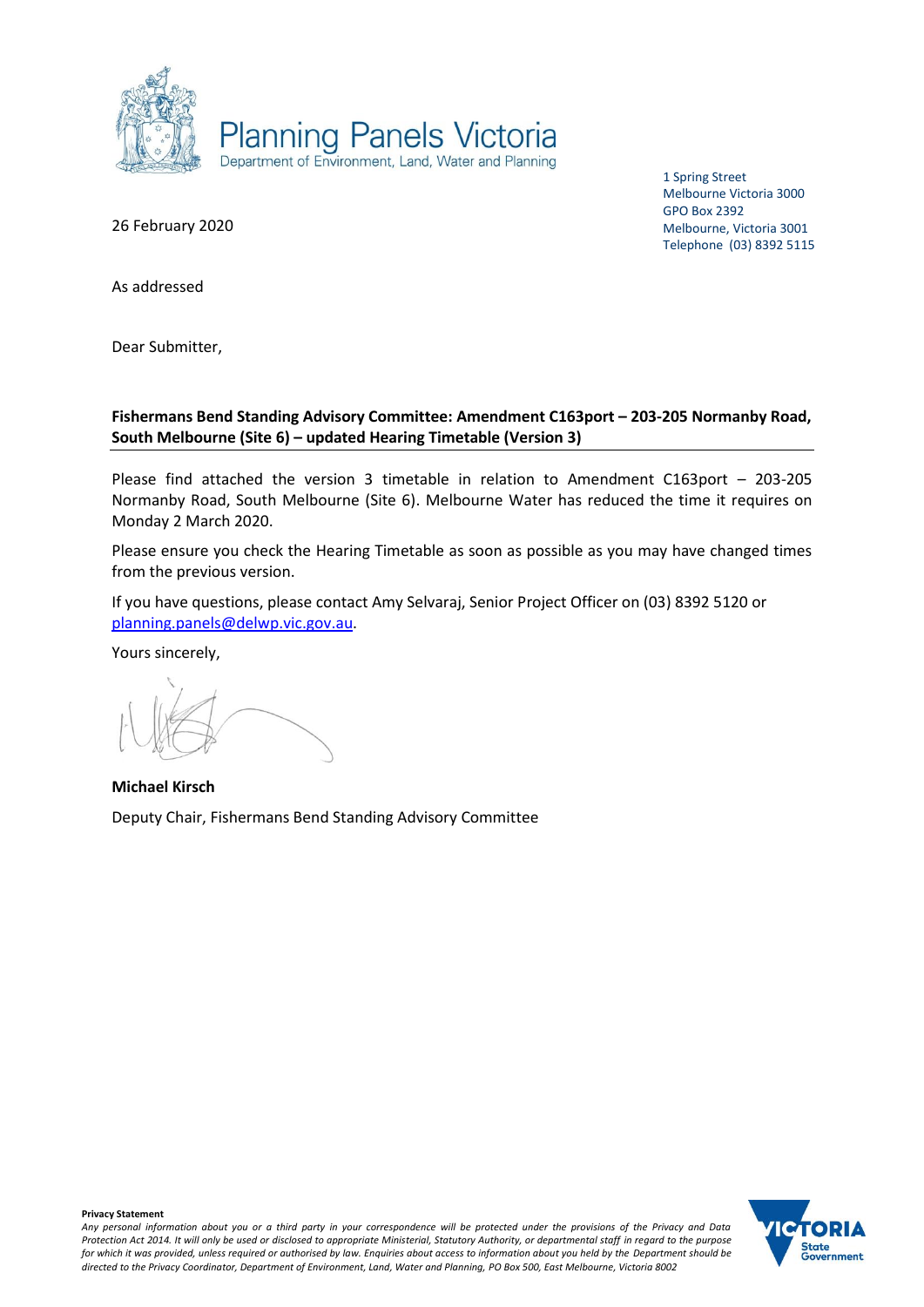# **Timetable**

Fishermans Bend Standing Advisory Committee: Amendment C163port – 203-205 Normanby Road, South Melbourne (Site 6) – updated Hearing Timetable (Version 3)

## **Timetable Version 3 – 26 February 2020**

## **Day 1: Monday 2 March 2020**

**Venue: Planning Panels Victoria, Hearing Room 2 (Ground Floor, 1 Spring Street, Melbourne)**

| <b>Time</b>             | Party                                                                                                                  | <b>Sub No</b> | <b>Allocated</b> |
|-------------------------|------------------------------------------------------------------------------------------------------------------------|---------------|------------------|
| $10.00$ am - 10.15am    | <b>Preliminary matters</b>                                                                                             |               | 15 mins          |
| $10.15$ am - 10.45am    | Lutkas Pty Ltd represented by Tom Jordan, Project<br>Architect – explanation of proposed building design               |               | 30 mins          |
| $10.45$ am - 11.30am    | Department of Environment, Land, Water and<br>Planning (DELWP) represented by Kate Morris of<br><b>Harwood Andrews</b> |               | 2 hours          |
| $11.30$ am – $11.45$ am | <b>Break</b>                                                                                                           |               | 15 mins          |
| $11.45$ am $-1.00$ pm   | <b>DELWP</b> continued                                                                                                 |               |                  |
| $1.00$ pm – 2.00pm      | <b>Lunch Break</b>                                                                                                     |               | 1 hour           |
| $2.00pm - 3.00pm$       | <b>Fishermans Bend Taskforce represented by Aiden</b><br>O'Neill                                                       |               | 1 hour           |
| $3.00$ pm $- 3.30$ pm   | <b>Melbourne Water</b> represented by Megan Schroor of<br>Norton Rose Fullbright                                       |               | 30 mins          |
| 3.30 <sub>pm</sub>      | Day close                                                                                                              |               |                  |

# **Day 2: Tuesday 3 March 2020**

**Venue: Planning Panels Victoria, Hearing Room 2 (Ground Floor, 1 Spring Street, Melbourne)**

| <b>Time</b>             | Party                                                                                                                                                                                                                     | Sub No | <b>Allocated</b> |
|-------------------------|---------------------------------------------------------------------------------------------------------------------------------------------------------------------------------------------------------------------------|--------|------------------|
| $10.00$ am - 10.15am    | <b>Preliminary matters</b>                                                                                                                                                                                                |        | 15 mins          |
| $10.15$ am - 11.15am    | City of Port Phillip represented by Maria Marshall of<br>Maddocks, calling the following expert evidence:<br>Affordable Housing from Marcus Spiller of<br>$\overline{\phantom{a}}$<br><b>SGS Economics &amp; Planning</b> |        | 3.5 hours        |
| $11.15$ am – $11.30$ am | <b>Break</b>                                                                                                                                                                                                              |        | 15 mins          |
| $11.30$ am – 12.30pm    | <b>City of Port Phillip continued</b>                                                                                                                                                                                     |        |                  |
| 12.30pm – 1.30pm        | <b>Lunch Break</b>                                                                                                                                                                                                        |        | 1 hour           |
| $1.30pm - 3.00pm$       | <b>City of Port Phillip continued</b>                                                                                                                                                                                     |        |                  |
| $3.00$ pm – $3.15$ pm   |                                                                                                                                                                                                                           |        |                  |
|                         | <b>Break</b>                                                                                                                                                                                                              |        | 15 mins          |

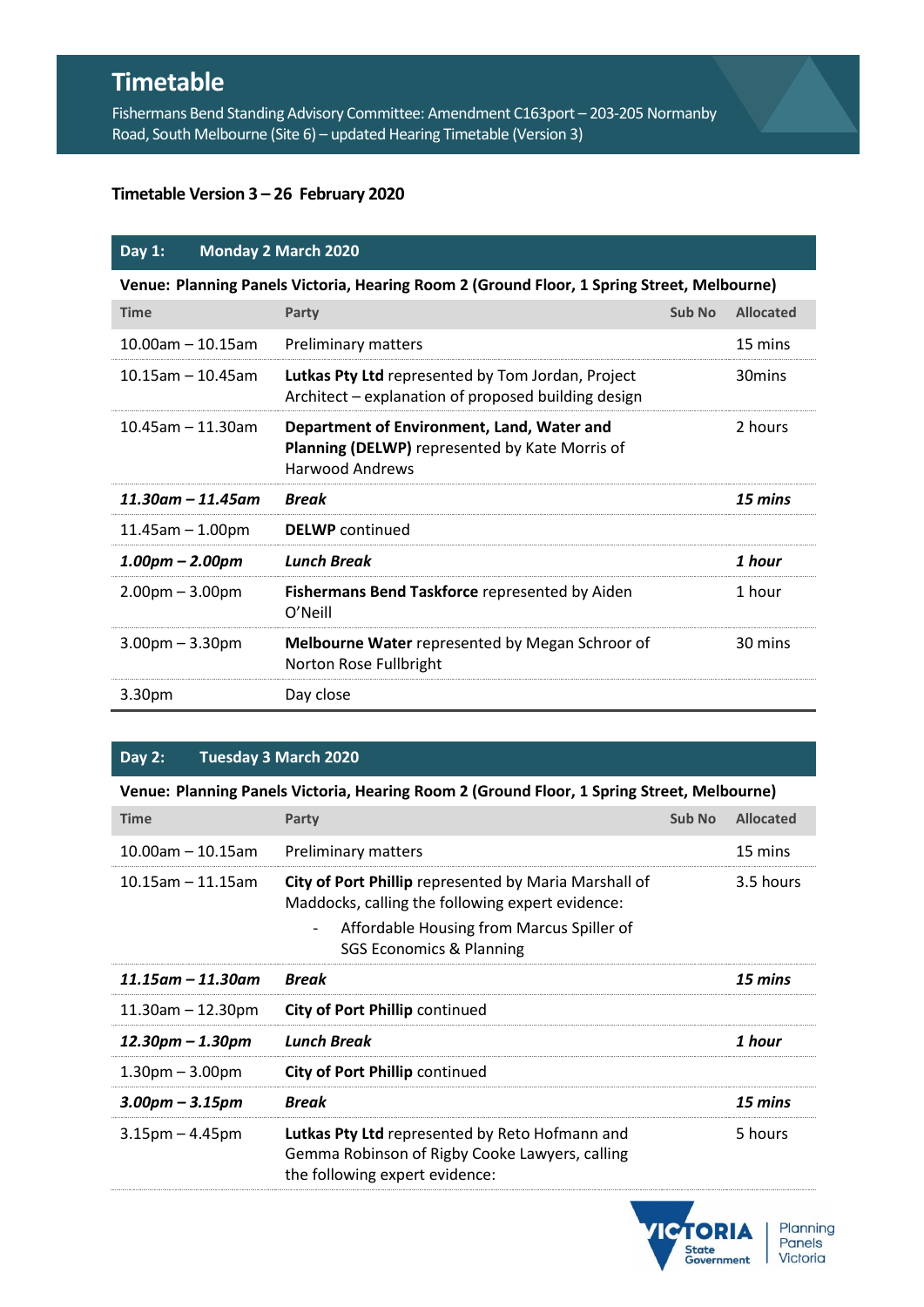#### **Timetable Version 3 – 26 February 2020**:

| Fishermans Bend Standing Advisory Committee: Amendment C163port - 203-205 Normanby Road, South |
|------------------------------------------------------------------------------------------------|
| Melbourne (Site 6) – updated Hearing Timetable (Version 3)                                     |

|        | Urban Design from Mark Sheppard of David<br>$\sim 10$<br>Lock Associates |
|--------|--------------------------------------------------------------------------|
|        | - Affordable Housing and/or Economics<br>Planning (TBC)                  |
| 4.45pm | Day close                                                                |

## **Day 3: Wednesday 4 March 2020**

| Venue: Planning Panels Victoria, Hearing Room 2 (Ground Floor, 1 Spring Street, Melbourne) |                                                                                                                                      |        |                  |  |  |  |
|--------------------------------------------------------------------------------------------|--------------------------------------------------------------------------------------------------------------------------------------|--------|------------------|--|--|--|
| <b>Time</b>                                                                                | Party                                                                                                                                | Sub No | <b>Allocated</b> |  |  |  |
| $10.00$ am – 10.15am                                                                       | <b>Preliminary matters</b>                                                                                                           |        | 15 mins          |  |  |  |
| $10.15$ am – 11.15am                                                                       | Lutkas Pty Ltd represented by Reto Hofmann and<br>Gemma Robinson of Rigby Cooke Lawyers continued                                    |        |                  |  |  |  |
| $11.15$ am - $11.30$ am                                                                    | <b>Break</b>                                                                                                                         |        | 15 mins          |  |  |  |
| $11.30$ am – 12.30pm                                                                       | Lutkas Pty Ltd continued                                                                                                             |        |                  |  |  |  |
| $12.30$ pm – $1.30$ pm                                                                     | <b>Lunch Break</b>                                                                                                                   |        | 1 hour           |  |  |  |
| $1.30pm - 3.00pm$                                                                          | Lutkas Pty Ltd continued                                                                                                             |        |                  |  |  |  |
| $3.00$ pm $- 3.15$ pm                                                                      | Department of Environment, Land, Water and<br>Planning (DELWP) represented by Kate Morris of<br>Harwood Andrews - Closing Submission |        | 15 mins          |  |  |  |
| $3.15$ pm – $3.30$ pm                                                                      | <b>Break</b>                                                                                                                         |        | 15 mins          |  |  |  |
| $3.30pm - 4.45pm$                                                                          | Without prejudice drafting session -<br>amendment/incorporated document                                                              |        | 1.25<br>hours    |  |  |  |
| 4.45pm                                                                                     | Day close                                                                                                                            |        |                  |  |  |  |

### **Hearing Timetable Notes:**

- 1. The Fishermans Bend Standing Advisory Committee may amend the timetable without notice.
- 2. A specific day or time cannot be guaranteed. Parties may need to wait for the person prior to finish and/or you may need to be available the day before or after you were scheduled.
- 3. The hearing timetable is subject to change due to the length of presentations, witness availability and/or questions. Where practicable the Fishermans Bend Standing Advisory Committee will notify affected parties of changes.
- 4. Please note that the time scheduled includes the presentation of evidence by that party and any cross examination of a witness(es) and/or any questions from the Fishermans Bend Standing Advisory Committee.
- 5. Unless otherwise advised, hearing times are generally from 10.00am to 4.30pm, with 15-minute breaks at approximately 11.15am and 3.00pm, and lunch time from 12.30pm to 1.30pm.
- 6. Please arrive at least 15 minutes before your scheduled commencement time.
- 7. If you have any questions about the timetable, or if you are unable to be present at your scheduled time, please contact Amy Selvaraj at Planning Panels o[n planning.panels@delwp.vic.gov.au.](mailto:planning.panels@delwp.vic.gov.au)